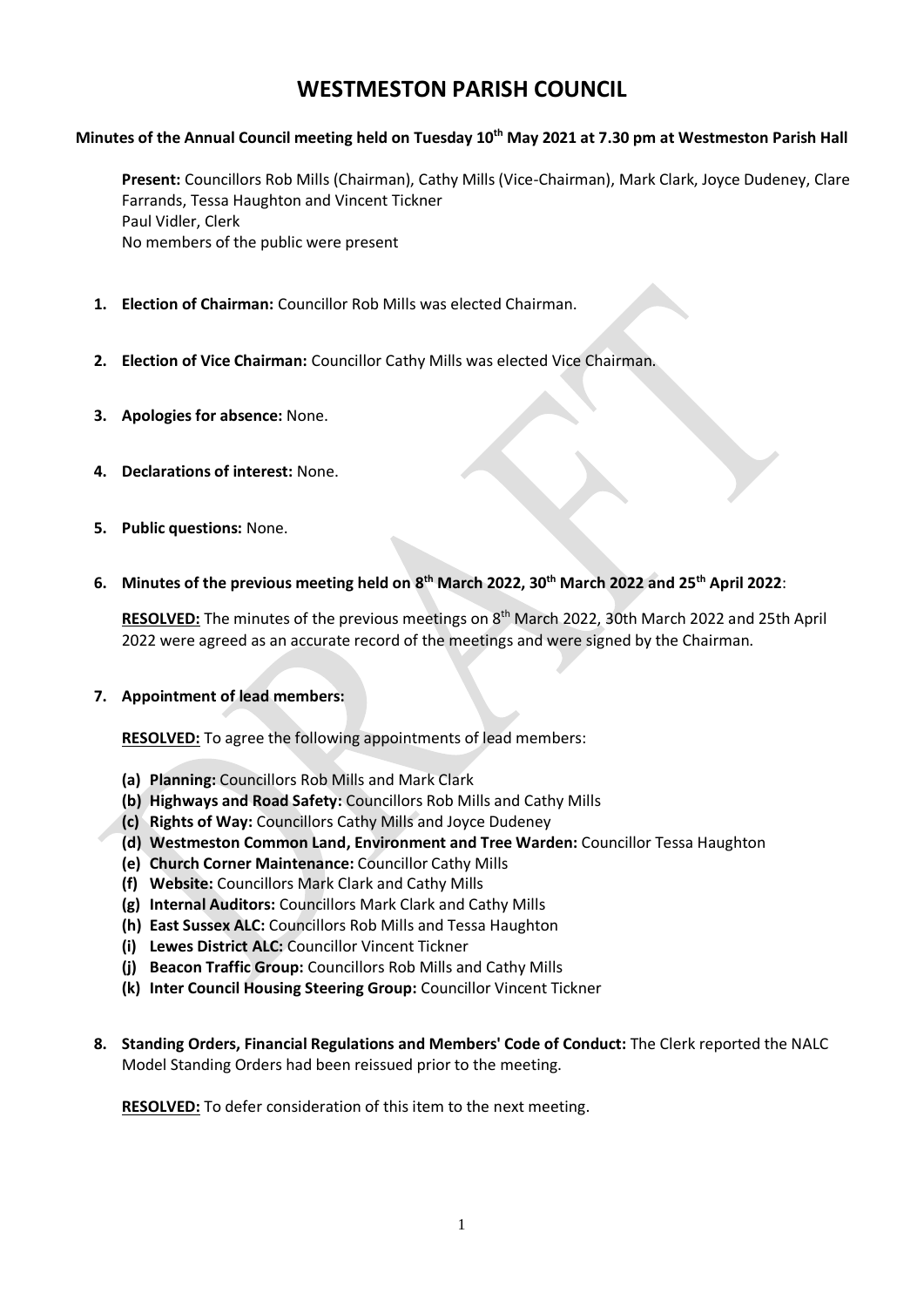#### **9. 2022/23 Council meetings:**

**RESOLVED:** To agree the following dates for Council meetings in 2022/23 - 12<sup>th</sup> July 2022, 13<sup>th</sup> September 2022,  $8^{th}$  November 2022, 10<sup>th</sup> January 2023 and 14<sup>th</sup> March 2023.

## **10. To agree the 2021/22 financial statement including the schedule of payments, receipts, bank reconciliation and variances:**

**RESOLVED:** To agree the 2021/22 financial statement including the schedule of payments, receipts, bank reconciliation and variances.

## **11. To agree exemption from a limited assurance review by the external auditor for the financial year 2021/22.**

**RESOLVED:** To agree a limited assurance review by the external auditor for the financial year 2021/22. The Certificate of Exemption was signed by the Responsible Financial Officer and Chairman.

## **12. Annual Governance and Accountability Review 2021/22:**

**(a) To receive and note report from internal auditor:**

**RESOLVED**: To receive and note the report from the internal auditor.

## **(b) To approve and sign AGAR section 1 Annual Governance Statement**:

**RESOLVED:** To approve AGAR section 1 Annual Governance Statement which was signed by the Chairman.

## **(c) To approve and sign AGAR section 2 Accounting Statements**:

**RESOLVED:** To approve AGAR section 2 Accounting Statements which was signed by the Chairman.

#### **13. Financial matters:**

**RESOLVED:** Payment of the following invoices:

| Payee                               | Reason                                         | Amount  |
|-------------------------------------|------------------------------------------------|---------|
| <b>Cathy Mills</b>                  | Reimbursement for website hosting              | £78.00  |
| Cathy Mills                         | McAfee subscription                            | £135.99 |
| Cathy Mills                         | Additional email storage                       | £24.00  |
| Cathy Mills                         | Church Corner maintenance March and April 2022 | £70.00  |
| Cathy Mills                         | Replacement notice board                       | £438.10 |
| Colin Hall                          | Noticeboard expenses - cement and key chain    | £19.26  |
| <b>Westmeston Parish Hall Trust</b> | Hire of hall                                   | £10.00  |
| Paul Vidler                         | Clerk's expenses January to March 2022         | £32.85  |
| <b>Business Services at CAS Ltd</b> | Insurance                                      | £198.96 |
| Mulberry & Co                       | <b>Internal Audit</b>                          | £144.00 |
| East Sussex ALC Limited             | <b>ESALC and NALC subscription</b>             | £84.08  |

#### **14. Planning:**

**(a) Development opposite Westmeston Place, east of Lewes Road and Blackdog Farm east of Lewes Road:** The Clerk reported that following the last meeting he wrote to the Lewes DC cabinet member for planning, ward councillor and Head of Planning about the length of time taken to investigate the planning matters at these sites. Lewes DC has responded that the shed constructed opposite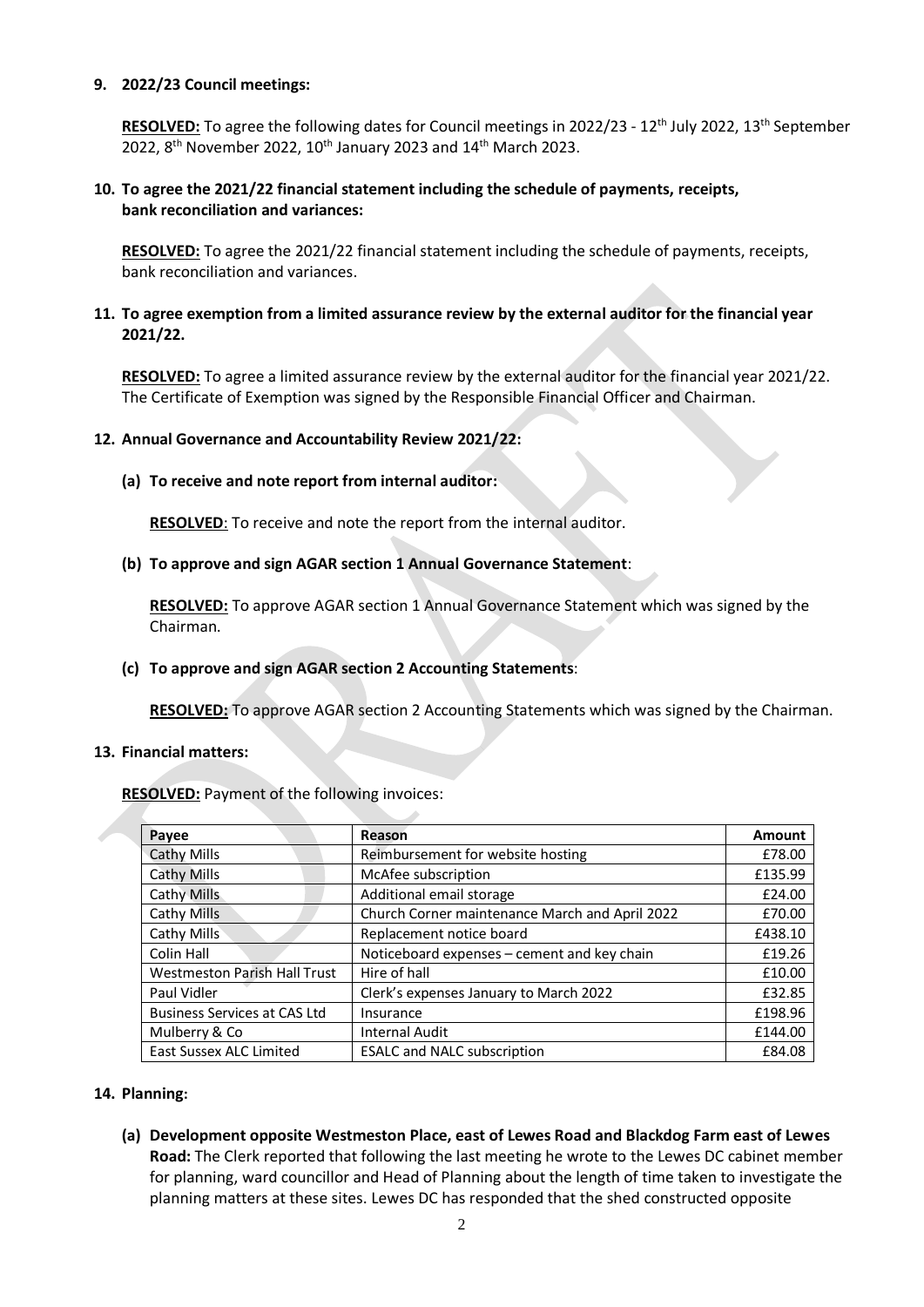Westmeston Place requires planning permission and a planning application is awaited. At Blackdog Farm, the caravan is being used for agricultural storage and is not habitable. Nuisance from a motor bike was a one-off incident and would not be repeated. It is not expedient to take action and the case has been closed.

**RESOLVED:** It was resolved to keep these matters under review and to report back to the next meeting.

## **(b) Applications for planning permission:**

## **SDNP/22/01603/HOUS Barncroft, Lewes Road**

Hip to gable end roof extension to both sides, installation of dormer to east elevation, alterations to fenestration on south and west elevations, addition of plain clay tile hanging to east and west elevations and timber vertical cladding to north and south elevations.

Members noted the property is in the conservation area but is not readily visible.

**RESOLVED:** It was agreed to comment as follows: Westmeston Parish Council has no comment on this application.

## **LW/22/0240 Little Dobells, Dobells Farm Lane, Ditchling Common**

Replacement two storey front extension over existing single storey garage with pitched roof and 2no. side facing windows, 4no. rooflights, and removal of existing front porch and door with replacement front porch and door.

Members noted that whilst the extension exceeded 30% of the existing floorspace, matching materials were proposed and the extension was acceptable.

**RESOLVED:** It was agreed to comment as follows: Westmeston Parish Council draws attention to the substantial increase in floorspace but raises no comment on the application.

# **LW/22/0250 Gallops Farm, Streat Lane**

Conversion of barn to dwellinghouse, demolition of modern barns and replacement with extensions including basement (following approval of LW/21/0812).

Members noted this application proposed amendments to the previous approval, the extensions were large, the additional floorspace was underground and not readily visible.

**RESOLVED:** It was agreed to comment as follows: Westmeston Parish Council draws attention to the size of the building but raises no comment on the application.

#### **LW/22/0252 Gallops Farm, Streat Lane**

Variation or removal of conditions 1, 2, 3, 4 & 5 relating to approval LW/21/0811 - Change to the current design, to include a basement below the approved extension, supporting documents to discharge conditions from previous approval (LW/21/0811) allowing them to be removed from future decision.

Members noted this application proposed amendments to the previous approval, the extensions were large, the additional floorspace was underground and not readily visible.

**RESOLVED:** It was agreed to comment as follows: Westmeston Parish Council draws attention to the size of the building but raises no comment on the application.